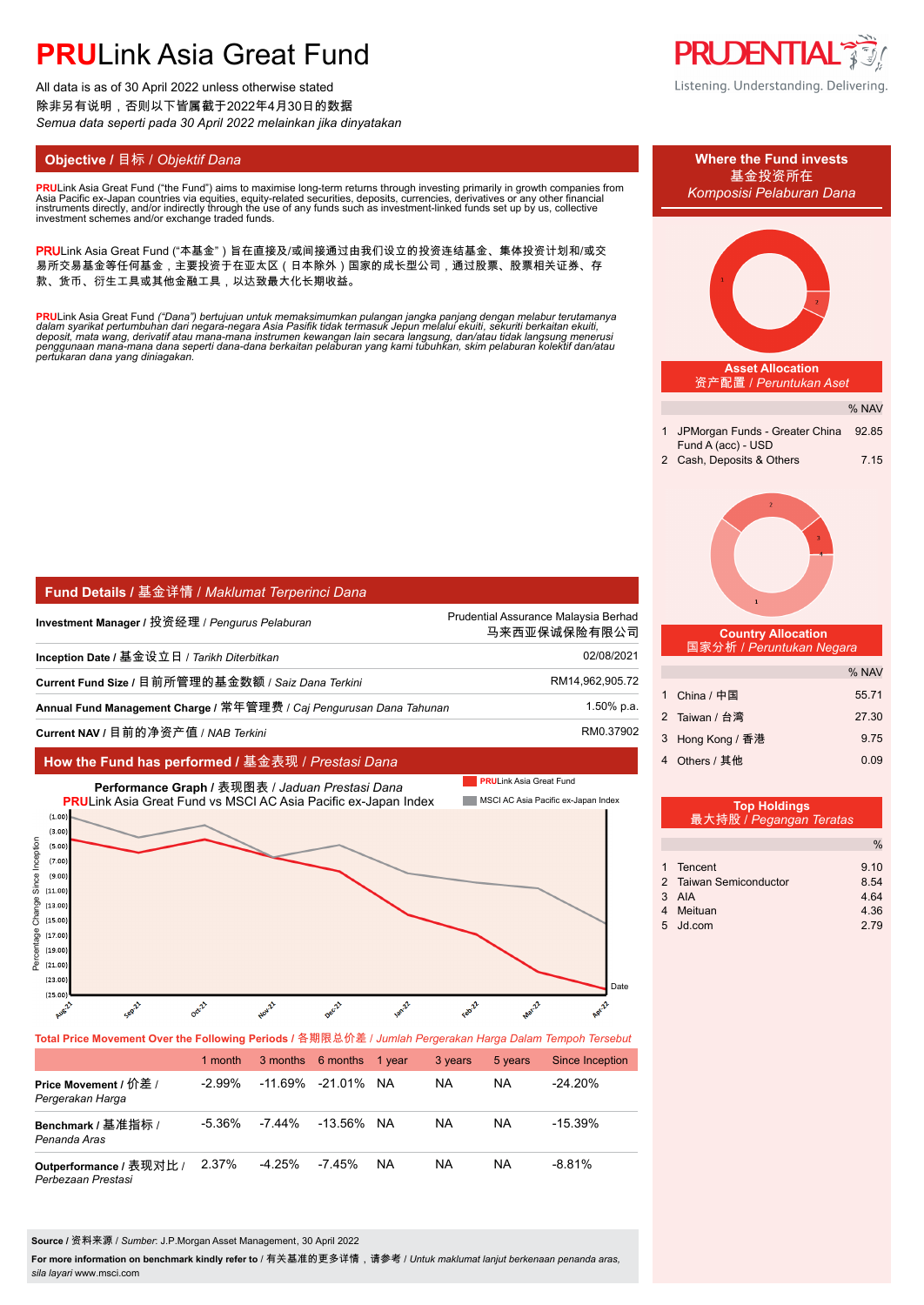# **PRU**Link Asia Great Fund

All data is as of 30 April 2022 unless otherwise stated 除非另有说明,否则以下皆属截于2022年4月30日的数据 *Semua data seperti pada 30 April 2022 melainkan jika dinyatakan*



## **Monthly Update /** 每月简报 / *Peningkatan Bulanan*

#### **Market Review /** 市场回顾 */ Tinjauan Bulanan*

Asia-Pacific ex-Japan equities fell on the continued Russia-Ukraine conflict and a potentially more aggressive monetary tightening by Federal Reserve. Chinese equities ended lower as numerous lockdowns in major cities dampened market sentiment. To boost growth, the People's Bank of China merely slashed 25bps in the reserve requirement ratio but maintained the loan prime rate. While the 4Q21 GDP surprised to the upside at 4.8%, the Caixin's PMI entered economic contractionary territory in March and retail sales fell year-on-year in the same month due to activity restrictions.

### 持久的俄罗斯-乌克兰冲突以及联储局会更加积极紧缩货币政策的可能性,使到亚太(日本除外)股市走低。中国股市因许多主要城市封锁影响了市场情绪而往下 调整。为刺激经济成长,中国人民银行只把存款准备金率削25基点,但将贷款市场报价利率保持不变。2021年第4季的国内生产总值令人惊喜的增至4.8%,财新 采购经理人指数(PMI)则因经济活动受制而在3月下降,零售也因之年对年走跌。

*Ekuiti Asia-Pasifik luar Jepun jatuh berikutan konflik Rusia-Ukraine yang berterusan dan Rizab Persekutuan berpotensi melaksanakan pengetatan monetari secara lebih agresif. Ekuiti China berakhir lebih rendah apabila penutupan banyak bandar utamanya melembapkan sentimen pasaran. Bagi meningkatkan pertumbuhan, People's Bank of China hanya mengurangkan 25 mata asas nisbah keperluan rizab berkanun tetapi mengekalkan kadar utama pinjaman. Sungguhpun KDNK 4Q21 mencatat peningkatan 4.8% yang mengejutkan, PMI Caixin memasuki wilayah penguncupan ekonomi pada bulan Mac manakala jualan runcit jatuh tahun ke tahun pada bulan yang sama disebabkan oleh sekatan aktiviti.*

#### **Market Outlook /** 市场展望 */ Gambaran Bulanan*

Beyond the initial lockdown shocks, economic activities are gradually normalizing as the government focuses on removing unnecessary logistics bottlenecks and encourages production resumption as the Covid-19 situation allows. Construction PMI remained in expansionary territory in April and we expect more infrastructure projects and property loosening policies to be announced in the rest of the year, acting as stabilizers to the economy.

In the recent reporting season, we were reassured that some of the long-term trends that we are positioned for are still playing out, despite near term challenges from inflation and supply chain disruption.

除了初期的封锁惊吓,经济活动逐渐正常化,因为政府将重点放在清除不必要的后勤瓶颈上,同时在疫情状况允许的范围内鼓励恢复生产活动。4月的建筑采购经 理人指数(PMI)保持在增长的范围,而我们预测今年内会宣布更多的基本建设计划与放宽产业领域的政策,这将会使经济稳定下来。

#### 在最近的报告出炉季节,鼓舞人心的是投资组合里一些有长期趋势的投资定位仍有稳健的表现,无视于近期的通膨与供应干扰挑战。

*Di sebalik kejutan sekatan pergerakan pada awalnya, aktiviti ekonomi secara beransur-ansur menjadi normal apabila kerajaan memberi tumpuan untuk menghapuskan kesesakan logistik yang tidak wajar dan menggalakkan penyambungan semula pengeluaran apabila situasi Covid-19 mengizinkan. PMI pembinaan kekal dalam wilayah pengembangan pada bulan April dan kami menjangkakan lebih banyak projek infrastruktur dan dasar pelonggaran hartanah akan diumumkan pada baki tahun ini, bertindak sebagai penstabil ekonomi.*

*Semasa musim pelaporan baru-baru ini, kami diyakinkan bahawa sebahagian arah aliran jangka panjang yang kami tentu dudukkan masih berjalan, walaupun mendepani cabaran jangka pendek inflasi dan gangguan rantaian bekalan.*

### **Fund Review & Strategy /** 基金表现评论与投资策略 */ Tinjauan dan Strategi Dana*

The Fund returned -2.99% for the month, outperforming the benchmark return of -5.36% by 2.37%. Year-to-date, the fund returned -17.31%, underperforming the benchmark return of -11.15% by 6.16%.

The fund underperformed due to stock selection in IT and financials.

While the year started with a mix of risks and optimism, the continuation of geopolitical uncertainties in March has disrupted the outlook across the world. Inflation will now likely be higher for longer due to higher energy and other commodity costs, though the duration of these elevated prices is still unknown.

Central banks across the world now face a weaker growth backdrop while trying to raise interest rates. Consequently, a wider range of outcomes should be expected. However, China's growth outlook depends more on upcoming stimulus announcements that would support the 5.5% annual growth target.

本基金在检讨月份的回酬为-2.99%,超越-5.36%的基准回酬2.37%。年度至今,本基金的回酬为-17.31%,低于-11.15%的基准回酬6.16%。

#### 本基金因资讯科技和金融股项的遴选而表现低落。

虽然风险和乐观的掺合掀开了今年的序幕,但3月持久性的地理政治不明朗状况却干扰了全球的展望。如今较高的能源与其他原产品成本,使到通膨可能会升得更 高与维持得更久,而这些高价会持续到什么时候仍是个未知数。

#### 计划升息的全球央行目前处于经济成长较弱的环境。因此,预料会有各种不同的结果。尽管如此,中国的成长展望胥视未来所宣布的刺激政策而定,这些政策将 会扶持5.5%的常年成长目标。

*Dana menjana pulangan -2.99% di bulan ini, mengatasi pulangan penanda aras -5.36% sebanyak 2.37%. Sejak awal tahun hingga kini, Dana memulangkan -17.31%, tidak mengatasi pulangan penanda aras -11.15% sebanyak 6.16%.*

*Dana berprestasi rendah kerana pemilihan saham dalam IT dan kewangan.*

*Walaupun tahun ini bermula dengan gabungan risiko dan keyakinan, kesinambungan ketaktentuan geopolitik pada bulan Mac telah mengganggu prospek di seluruh dunia. Inflasi kini mungkin lebih tinggi buat satu masa yang lebih lama disebabkan oleh kos tenaga dan komoditi lain yang lebih tinggi, walaupun tempoh kenaikan harga ini masih tidak diketahui.*

*Bank pusat di seluruh dunia kini mendepani latar belakang pertumbuhan yang lebih lemah semasa cuba menaikkan kadar faedah. Oleh itu, julat hasil yang lebih luas patut dijangkakan. Namun begitu, prospek pertumbuhan China lebih bergantung pada pengumuman rangsangan akan datang yang akan menyokong sasaran pertumbuhan tahunan 5.5%.*